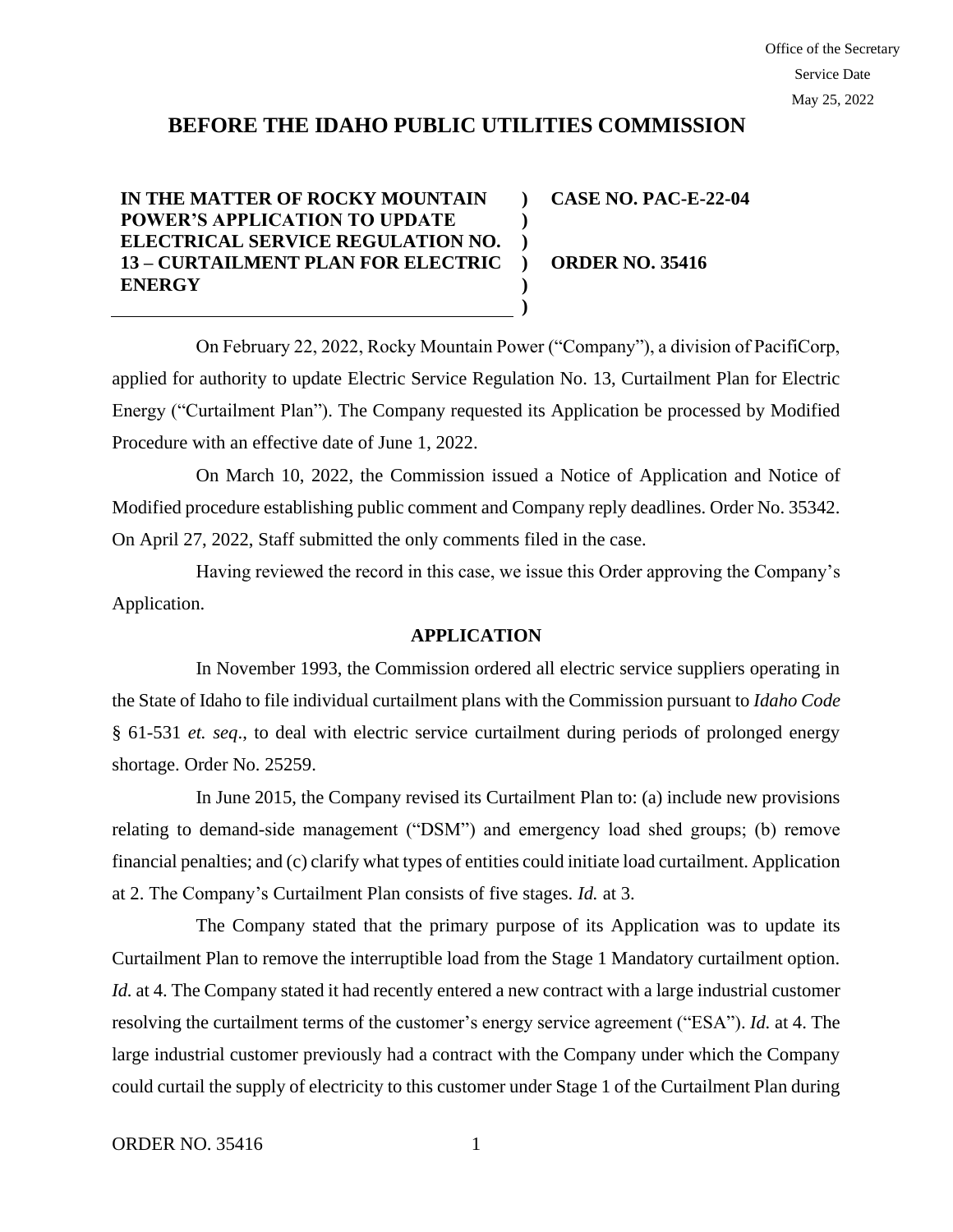emergency load curtailment events. *Id.* at 4. In exchange for agreeing to mandatory curtailment during emergency events in Stage 1 under the previous contract, the large industrial customer received a "system integrity credit" on its monthly bill. *Id.* at 4. The Company stated because the new contract with the large industrial customer did not include a system integrity clause, the Stage 1 mandatory curtailment was no longer applicable to the customer. *Id.* at 4.

Accordingly, the Company sought to revise the Curtailment Plan to: (1) remove the reference to "interruptible customer load shed" in Stage 1; (2) remove a section subtitled "Interruptible Loads" in Section IV of the Curtailment Plan; and (3) make other minor edits, including replacing the reference to the "Peak Regional Reliability Coordinator" with the "RC West Regional Reliability Coordinator" and correcting the reference to the Commission. *Id.* at 5.

# **STAFF COMMENTS**

Staff noted that the Commission considers the following factors in acting upon a curtailment plan: (1) the consistency of the plan with the public health, safety, and welfare; (2) the technical feasibility of implementation of the plan; and (3) the effectiveness with which the plan minimizes the impact of any curtailment. *See Idaho Code* § 61-532. Staff believed the proposed revisions to the Curtailment Plan satisfied the relevant statutory requirements.

Staff noted that Bayer Corporation ("Bayer") was the large interruptible customer the Company sought to remove from the Stage 1 category.<sup>1</sup> Staff Comments at 2. Staff noted that during the settlement negotiations in Case No. PAC-E-21-07, the Company filed an updated ESA.<sup>2</sup> *Id.* at 3. Staff stated that the Company included Mike Veile's pre-filed testimony in Case No. PAC-E-21-07 which indicated the system integrity curtailment product had been eliminated in the updated ESA. *Id.* 

Staff noted the Commission's finding in Order No. 35277 that the value of the Bayer curtailment product described in the updated ESA was reasonable and valuable to the Company's Idaho customers. As such, Staff understood and supported the Company's update to the Curtailment Plan to reflect the terms of the updated ESA with Bayer in Case No. PAC-E-21-07. ///

<sup>1</sup> *See* Case No. PAC-E-21-07.

<sup>2</sup> The updated ESA is attached to the direct testimony of Mike Veile in Case No. PAC-E-21-07 as Exhibit 301.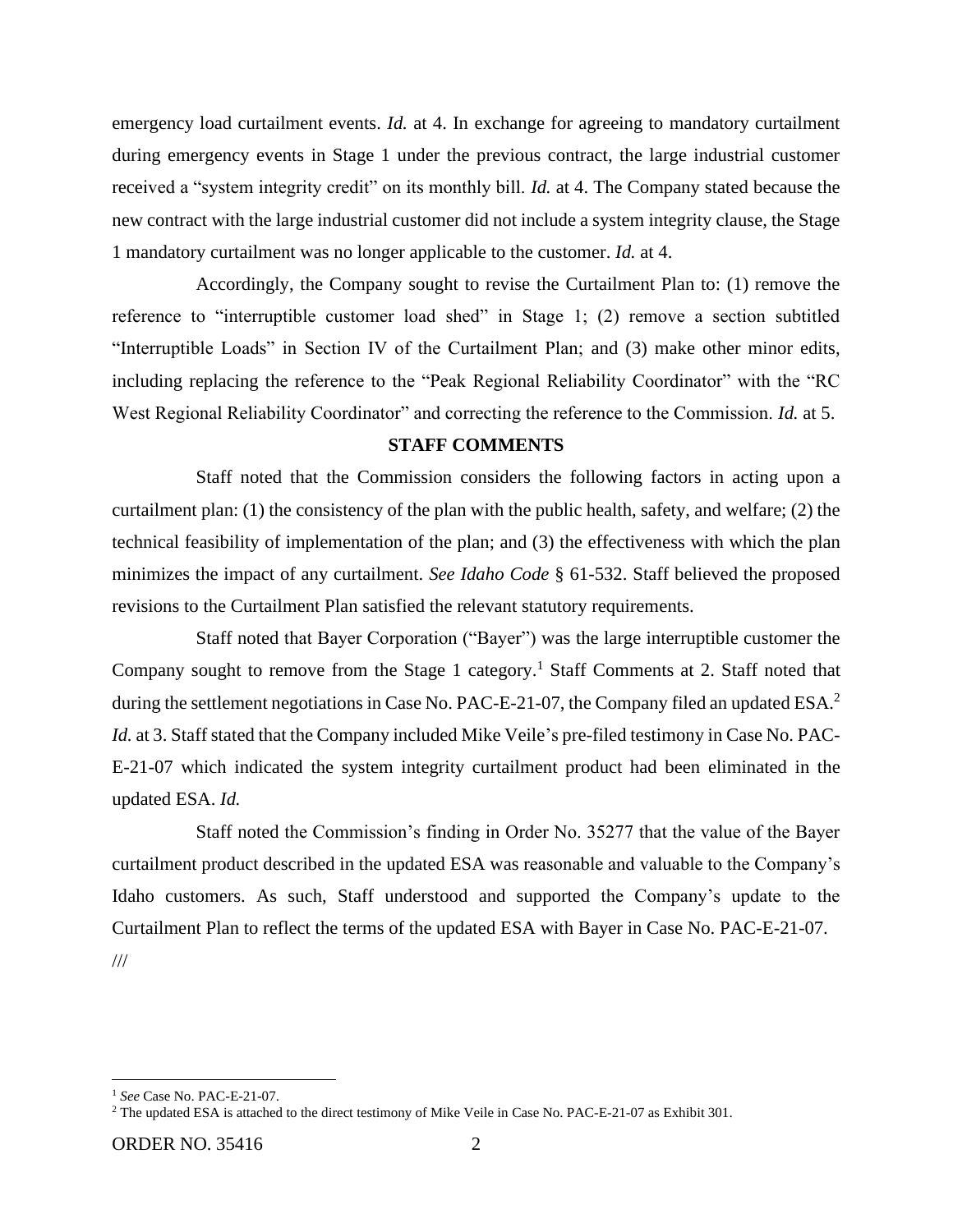### *Curtailment Notification Procedures*

Staff reviewed the procedures the Company used to notify state regulatory and reliability authorities of curtailment or interruption periods. Staff believed that, aside from the process used to notify the Commission, those procedures were sufficient.

Staff noted that in the process of updating its Curtailment Plan, the Company did not solicit additional input from those directly impacted by curtailment. Staff believed it would be beneficial if the Company met with stakeholders impacted by curtailment and solicited their input before the next Curtailment Plan update.

In sum, Staff recommended: (1) the Commission approve the updated Curtailment Plan; (2) that the Company solicit input from stakeholders in developing future updates to its Curtailment Plan; and (3) the Company meet with Staff to review and update the notification procedures it uses to notify the Commission in the curtailment process.

# **COMMISSION DISCUSSION AND FINDINGS**

The Commission has jurisdiction over this matter under Title 61 of the Idaho Code. The Company is an electrical corporation and public utility. *Idaho Code* §§ 61-119 and -129. The Commission is empowered to investigate rates, charges, rules, regulations, practices, and contracts of public utilities and to determine whether they are just, reasonable, preferential, discriminatory, or in violation of any provision of law, and to fix the same by order. *Idaho Code* §§ 61- 501, -502 and -503. *Idaho Code* § 61-532 requires the Commission to act upon curtailment plans submitted by utilities by either adopting or rejecting the plans. Having reviewed the record, including the Company's updated Curtailment Plan, we hereby approve the Company's Application.

We find that updated curtailment plans are critical to ensuring reliable service to customers, especially in times when transmission across the west is more constrained during periods of peak demand. We also find that utilities having updated curtailment plans is in the public interest. We direct the Company to work with Staff and interested entities who might be affected during curtailment events in developing future updates to its Curtailment Plan. We also find the recommendation that the Company continue to work with Staff in reviewing and updating the notification procedures contained in the Curtailment Plan to be reasonable.